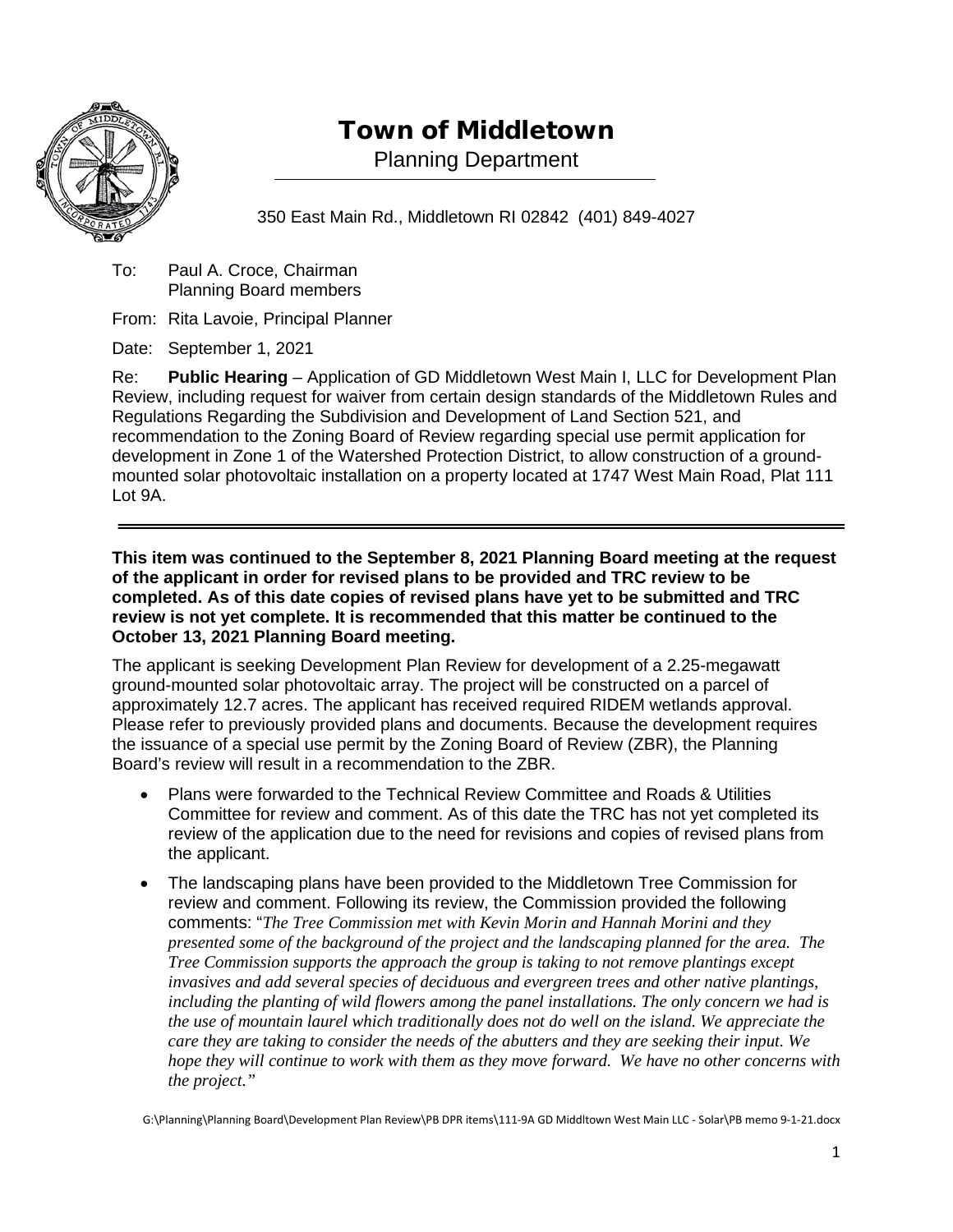## **Zone 1 WPD**

Note that the project is located partially within Zone 1 of the Watershed Protection district due to the presence of hydric soils (Stissing). The project is located in the Bailey Brook watershed. The following development design standards are required for all developed within the Watershed Protection District per Zoning Ordinance Section 1108:

- 1. Surface water runoff shall, to the degree feasible, be directed towards areas covered with vegetation for surface infiltration; and
- 2. Where the premises are partially outside of the WPD, site design shall, to the degree feasible, locate such potential pollution sources as Individual Sewage Disposal Systems outside of the District; and
- 3. Surface water runoff shall be directed, to the degree feasible, towards the lesser restricted district where the premises is located within two (2) or more districts.

If the Board chooses to move forward with providing a positive recommendation, based on my review of the application materials and the requirements of Article 11, the board should consider the following conditions of approval:

- 1. The builder is required to comply with the provisions of the town's storm water management ordinance (Chapter 153), and construction site runoff and erosion control (Chapter 151). The use of pervious paving and other methods to promote infiltration of storm runoff should be considered as means of meeting the requirements of Chapter 153.
- 2. The use of lawn chemicals, fertilizers, and other chemicals with the potential to adversely impact ground and surface water quality shall be prohibited within Watershed Protection District, Zone 1.

## **Waiver Requests:**

Waivers may be considered in accordance with section 908 of the subdivision regulations where; the literal enforcement of one or more provisions of the regulations is impracticable and will exact undue hardship; because of the peculiar conditions pertaining to the land in question; or where such waiver and/or modification is in the best interest of good planning practice and/or design, as evidenced by consistency with the municipality's comprehensive plan and Zoning Ordinance. To proceed, the application would require the following waivers from Article 5 Section 521 for commercial development design:

- 1) 521.1.C. The project is proposed to be serviced by overhead utility lines, where underground service is required.
- 2) 521.3- D.2 Required opaque screening along the abutting residential property boundary not provided.

## **Required Findings:**

In accordance with section 309 of the Middletown Zoning Ordinance, prior to granting any development plan review approval, or issuing a recommendation in favor of approval to the Zoning Board of Review, the Planning Board shall find that:

(1) The granting of approval will not result in conditions inimical to the public health, safety and welfare;